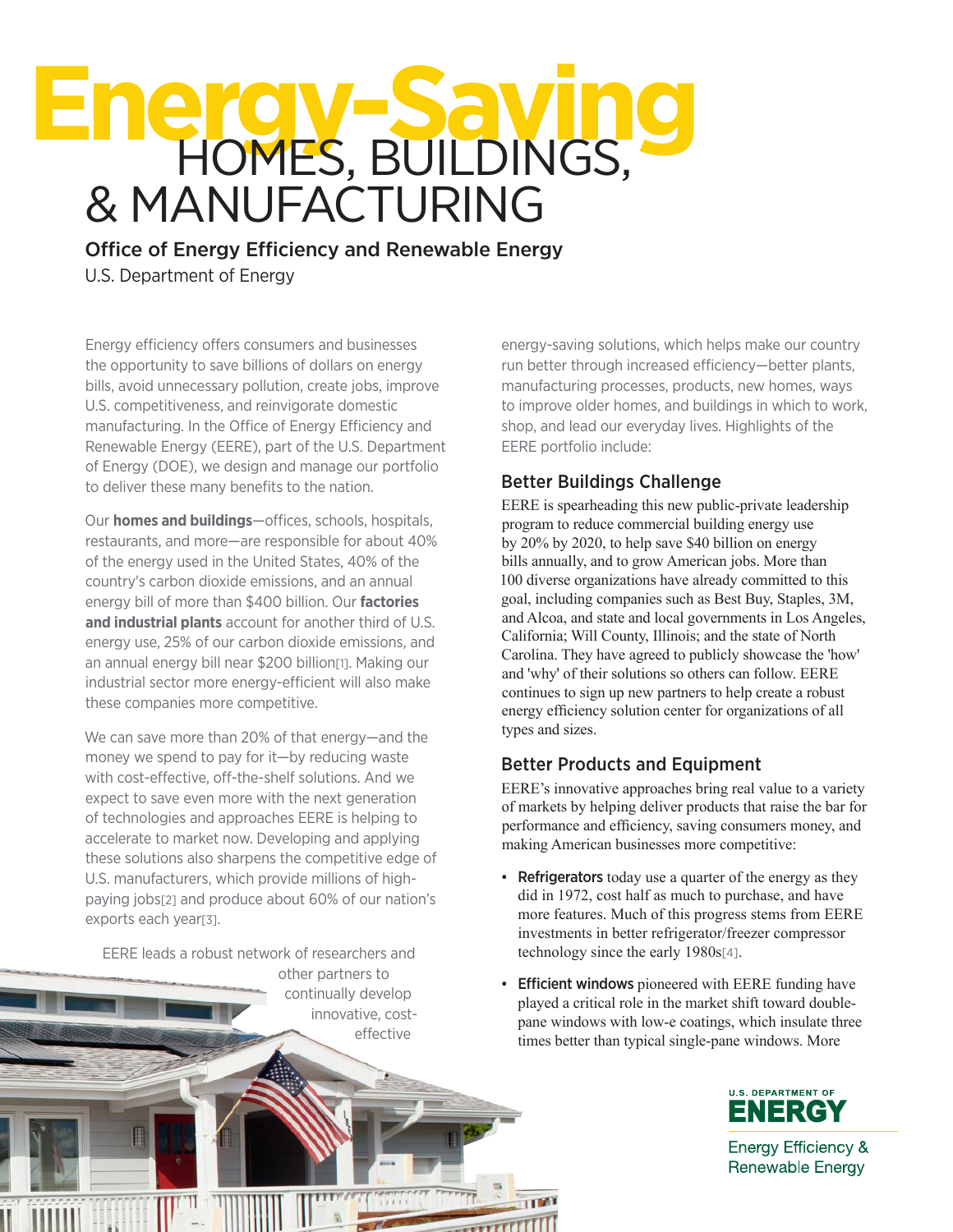recently, EERE has developed and commercialized technology to create smarter windows for cold climates that will allow in more energy than they lose.

- New heat pump water heaters offer households large savings on water heating, more than 50% in many cases. As a nation, we spend \$34 billion[5] each year on energy for water heating<sup>[6]</sup>, and heat pump water heaters could free a large percentage of that money to meet other household expenses. The first of these innovative water heaters are rolling off the line at the General Electric plant in Louisville, Kentucky, employing hundreds of workers.
- High efficiency LED lighting has the potential to save consumers 90% of the \$23 billion[5] we spend as a nation each year on energy to light our homes. New technology developed with EERE support has led to a bulb that lasts roughly 25 times longer than traditional incandescent bulbs[7]. Even with a higher initial price, this new technology saves consumers money. As with other electronics, LED bulb prices should drop substantially as the market develops.
- Combined heat and power (CHP) systems offer some manufacturers a way to cut energy consumption by as much as 50%. Also known as cogeneration, CHP uses a single source of energy to simultaneously deliver both power and thermal energy for industrial processes that require heating or cooling. EERE-supported research led to the development of key CHP components that U.S. manufacturers make in America for a growing global market—more than 3,700 CHP sites represent a total generating capacity of more than 80 gigawatts[8].

#### Buildings Innovation Hub Optimizes Energy Efficient Upgrades

DOE's Energy Efficient Buildings (EEB) Hub at Philadelphia's Navy Yard hosts a consortium of universities, national labs, and private companies that are jointly

American-made components for combined heat and power systems have become high-revenue exports. One generator developed with EERE support accounts for about \$3 billion of Caterpillar's global sales.



committed to pioneering solutions to cut energy use in existing buildings by 50% by 2015. The EEB Hub includes 270 buildings that consortium members can use to conduct energy efficiency experiments. The Hub is working with software partners to develop building design and upgrade tools to view all

the building's systems—air conditioning, heating, and water—as a single system that can be optimized for best performance according to its users' needs.

#### Billions in Savings through Minimum Standards

Standards make it easy for consumers to save energy and money by ensuring that appliances and products sold in the United States are efficient. EERE implements minimum product standards based on congressional authorization to avoid a patchwork of state-by-state standards. Moreover, a national standard provides consistency for manufacturers.

Since 2009, EERE has issued or codified efficiency standards for more than 30 products, which will result in more than \$45 billion in collective savings by 2015 and \$390 billion by 2030[9].EERE is also on course to finalize an additional nine standards by the end of 2013. EERE is also on course to finalize an additional nine standards by the end of 2013. Standards are negotiated with U.S. industries to ensure that they are set at the highest level that is practically and economically achievable to avoid wasting energy. High efficiency standards generally favor the high-tech companies found in the United States, making them more competitive

#### Better Practices via the Commercial Building Energy Alliances

In partnership with EERE, commercial building owners and operators can join dozens of peer organizations in the Commercial Building Energy Alliance (CBEA) to learn new strategies to save energy and money. Members of CBEA—representing a diverse set of building types and about 20% of the total U.S. floor space in their respective sectors[10]—are developing energy-saving solutions to common problems, adopting these solutions, and saving millions of dollars<sup>[11]</sup>. Here are some examples:

- • Energy-efficient commercial lighting specifications applied at more than 800 U.S. sites since 2010 are saving more than 60 million kilowatt hours per year, enough to power 4,000-5,000 homes. Alliance members as diverse as Safeway, the Cleveland Clinic, USAA Real Estate, Walmart, and BJ's Wholesale are already saving millions of dollars annually through lighting improvements alone[12].
- • High efficiency roof-top air conditioners units (RTUs) that meet a 2011 CBEA specification will reduce energy use by as much as 50% compared to standard equipment,

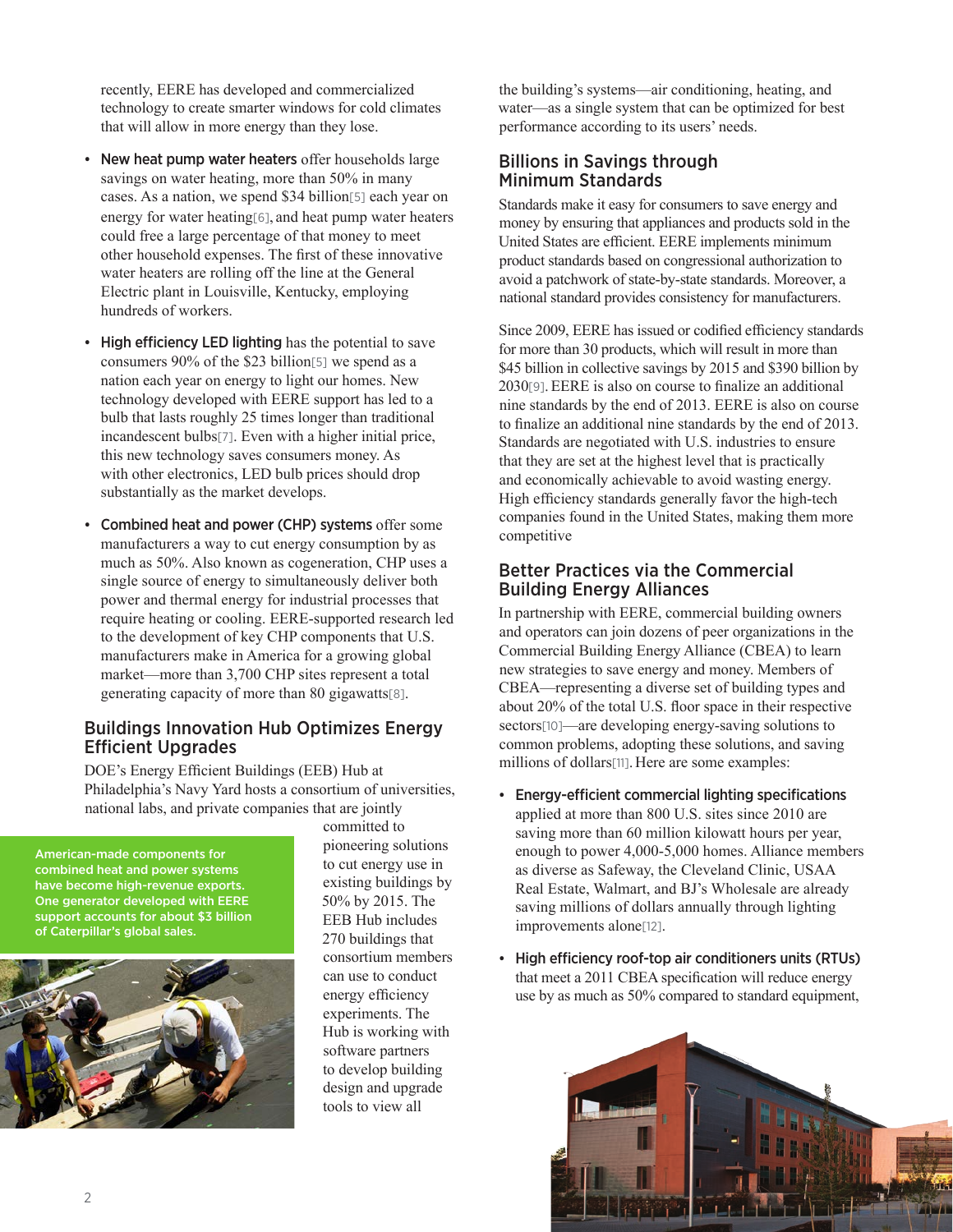allowing U.S. businesses to save up to \$1 billion each year in energy costs. As part of a cooperative DOE program, Target, Walmart, and other Alliance members jointly expressed an interest in equipment that meets the new energy efficiency specification at an affordable price. Five manufacturers responded to this "RTU Challenge" by agreeing to submit a product to EERE for independent testing. The market for a cost-effective product is huge: RTUs cool more than half of the air-conditioned commercial floor space in the United States[13].

• Five new high efficiency product specifications are planned for introduction in 2012 in the areas of refrigeration, HVAC, and lighting. These specifications will set the stage for innovation among competitors to develop products that perform up to 75% better than existing options and offer Americans billions of dollars in additional savings.

## Efficient New Buildings

New home and commercial building construction offers an important opportunity to incorporate energy efficiency at the start,when these improvements offer the most value per dollar, delivering more savings. EERE advances technically sound and cost-effective model building energy codes, which are the first steps to code adoption and implementation by states and local jurisdictions, with which EERE works closely. The most recent improvements to residential and commercial building energy codes could save home and business owners 30% more energy than previous versions of the code—and billions of dollars in reduced energy bills[14].We continue to work with industry partners on model codes that would make new homes and buildings even more efficient.

#### Low-Income Weatherization

Many households could save \$400 or more on their annual energy bills through upgrades that improve insulation and warm or cool air delivery throughout the home. The millions of homes constructed before modern building codes are all candidates for these upgrades, and the savings they deliver are especially important for low income families. Between 2009 and late September 2012, EERE has weatherized more than 1 million homes across the country. These efforts have been saving eligible families hundreds on their heating and cooling bills in the first year alone, reducing the nation's energy bills by more than



\$2 billion annually, and supporting about 20,000 jobs at any one time. To date, these programs have trained 200,000 workers[23], boosting their eligibility for American jobs and helping to grow the clean energy workforce.

#### Better Manufacturing Technology and Materials

EERE has supported the development of more than 250 energy-saving industrial technologies that have been commercialized since 1976[16]. Recent examples include:

- Minnesota steelmaker Mesabi Nugget LLC partnered with EERE to reduce four energy-intensive iron plant process steps—coke making, sintering, power plants, and blast furnaces—into a one-step breakthrough iron manufacturing process that saves time, eliminates the need for carbon-intensive coke, and consumes 30% less energy than a conventional blast furnace[17].
- Aspen Aerogels used EERE support to take previously fragile and expensive insulation and pioneer the commercial-scale production of flexible industrial insulation for piping, tanks, and other equipment that is twice as thin and up to five times more thermally efficient than the current standard. Aspen Aerogels sold millions of square feet of this insulation, saving U.S. manufacturers money on energy costs while improving competitiveness[18].
- The National Energy Technology Laboratory; MDS Coating Technologies, Eaton, and Greenleaf Corporations; and Ames Laboratory are working with EERE to engineer innovative nanostructure coatings that significantly reduce the erosion and corrosion on turbine blades, the wear-and-tear on hydraulic components and tooling systems, and, overall, reduce fuel use, energy costs and improve the performance and efficiency of electric power generation, including for aircraft[18].

#### Manufacturing Demonstration Facilities

EERE is working to create a network of Manufacturing Demonstration Facilities (MDFs). The MDFs will form collaborative communities, with each targeting a unique technology in advanced manufacturing. Each MDF will share a common infrastructure designed to provide innovative companies with timely, affordable access to physical and virtual tools and to enable demonstration of new materials and processes critical to advancing the industrial sector. With MDF infrastructure and resources, manufacturers can reduce technical risk and support the business case for further investment in advanced manufacturing capabilities, particularly important for the small- and medium-sized businesses that own more than 85% of U.S. plants and employ more than 40% of our manufacturing workforce[15]. The first MDF, at DOE's Oak Ridge National Laboratory, is developing both low-cost carbon fiber technologies and additive manufacturing (also called 3D printing).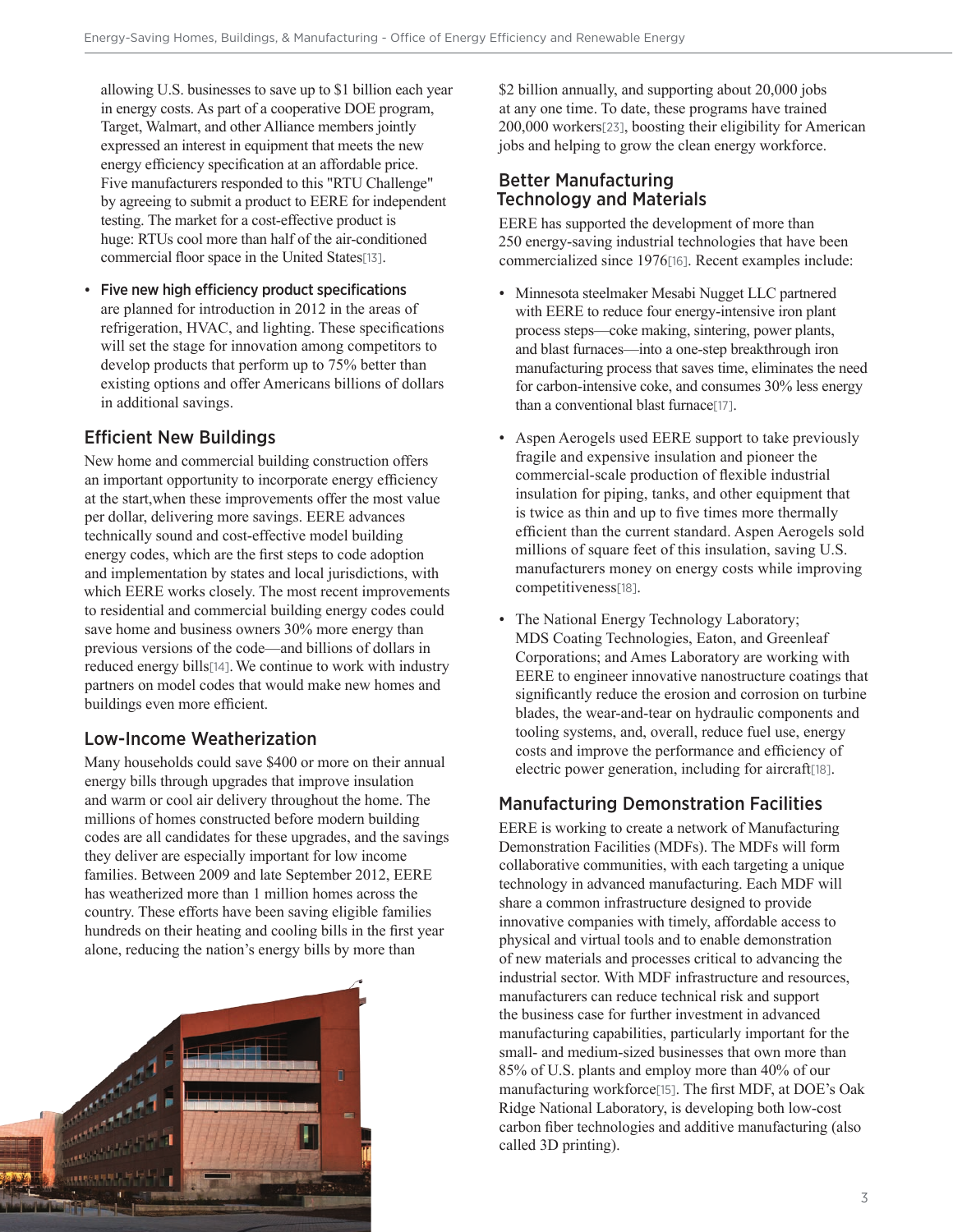

Dow is working with DOE's Oak Ridge National Laboratory to produce highstrength carbon fiber using polyolefin, a low-cost plastic.

#### Reducing Reliance on Critical **Materials**

Critical materials are key resources needed to manufacture many of today's clean energy technologies like wind turbines, solar panels, electric

vehicles, and energy-efficient lights. As these materials are essential to meeting our country's energy needs, EERE is working closely with other DOE program offices to bring together top researchers from academia, industry, and government laboratories to form a Critical Materials Energy Innovation Hub. The Hub will be devoted to finding substitute materials that can alleviate the impacts of supply chain disruptions and price fluctuations associated with sourcing these critical materials from abroad.

## Federal Energy Leadership

The U.S. federal government, the nation's single largest user of energy, has both a tremendous opportunity and an acknowledged responsibility to lead by example in saving energy. Since 1975, the energy intensity of federal facilities has decreased by roughly 45%. Investing in federal energy efficiency remains an effective strategy for saving money by reducing waste. EERE's Federal Energy Management Program (FEMP) has played a critical role in this effort by providing technical assistance to federal agencies that helps drive demand and accelerate cost-effective adoption of energy-saving technologies and strategies.

Project funding mechanisms allow federal agencies to save energy without up-front capital costs or special congressional appropriations. Energy savings performance contracts (ESPC) and utility energy service contracts are important methods for agencies to implement energy projects and achieve challenging energy reduction goals while creating jobs in energy efficiency and renewable energy manufacturing, installation and services. From 2009 to 2011, FEMP arranged ESPCs that enabled federal agencies to save more than \$3.5 billion in energy costs associated with approximately \$1.2 billion in project

*Photo Credits:*

*House: Jim Tetro/U.S. Department of Energy Solar Decathlon; Construction Workers: Warren Gretz, NREL/PIX 06289; RSF: Dennis Schroeder, NREL/PIX 17820; Carbon fiber: Photo courtesy Oak Ridge National Laboratory*



#### **Energy Efficiency &** Renewable Energy

#### eere.energy.gov

DOE/GO-102012-3641 • September 2012

Printed with a renewable-source ink on paper containing at least 50% wastepaper, including 10% post consumer waste.

investment[21]. The savings on utility bills and operations and maintenance created through the facility upgrades will be used to pay for the project over the term of the contract, and the agencies will continue to save money and energy after the contract term has ended. Building on this success, the U.S. Government has committed \$2 billion more by 2014 for performance-based contracts to improve the energy efficiency of federal buildings[22].

## The Next Generation of Energy Managers

EERE supports a network of Industrial Assessment Centers at 24 universities across the country. Teams of engineering faculty and students serve small and medium manufacturers in their communities by identifying potential energy savings, pollution prevention measures, and productivity improvements. Since the program began in 1976, these assessments have helped manufacturers save more than \$5.6 billion in energy costs and 530 trillion Btu of energy—enough to meet the energy annual needs of 5.5 million American homes. More than 3,000 students have graduated from the Industrial Assessment Center program with more than 60% going on to careers in the energy industry[19].

## Clean Energy Financing Programs

Many states used their Recovery Act grants to establish funding mechanisms such as revolving loan funds (RLF) that will provide lasting capacity to support clean energy projects. Currently, 39 states and territories have more than \$545 million in RLFs[20] and many are structuring them to leverage private sector capital to provide low-cost loans that will support independent energy efficiency and renewable energy project development. EERE will continue to monitor the use of this federal funding and connect these partners to share best-practice strategies for maximizing the impact of these funds.

The Office of Energy Efficiency and Renewable Energy is at the center of creating the clean energy economy today. We lead U.S. Energy Department efforts to develop and deliver market-driven solutions for energy-saving homes, buildings, and manufacturing; sustainable transportation; and renewable electricity generation.